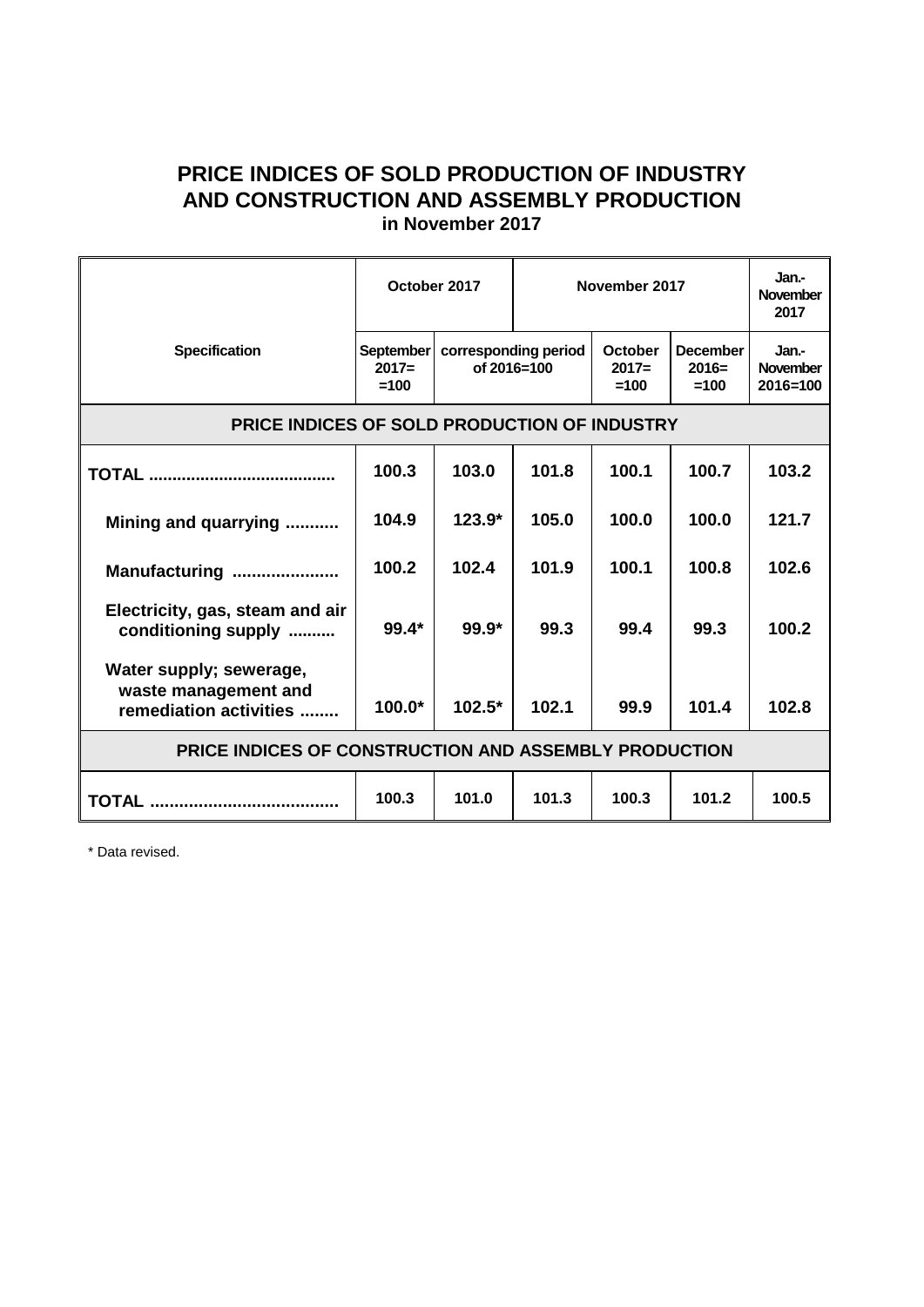According to preliminary data, **the prices of sold production of industry** in November 2017 were by 0.1% higher than in the previous month. The growth of prices was recorded in manufacturing by 0.1%, of which the biggest in manufacture of coke and refined petroleum products (by 4.3%). Higher than in the previous month were also prices in manufacture of tobacco products (by 1.2%), of paper and paper products, of beverages (by 0.5% each), of chemicals and chemical products (by 0.3%), of basic metals, of machinery and equipment as well as of products of wood, cork, straw and wicker (by 0.1% each). The drop of prices was recorded among other things in manufacture of rubber and plastic products, of other non-metallic mineral products, of furniture (of 0.1% each), of food products, of computer, electronic and optical products, of pharmaceutical products (of 0.2% each), of metal products, of other transport equipment, of textiles, of wearing apparel (of 0.3% each), of electrical equipment (of 0.4%), of motor vehicles, trailers and semi-trailers, of leather and related products, of printing and reproduction of recorded media (of 0.6% each). Prices in mining and quarrying reached the level similar to the one recorded in October 2017. Prices in sections: water supply; sewerage, waste management and remediation activities were lower of 0.1% as well as in electricity, gas, steam and air conditioning supply - of 0.6%.

In comparison to December of the previous year the prices of sold production of industry were higher by 0.7%. The prices in section water supply; sewerage, waste management and remediation activities were higher by 1.4%. The growth of prices was recorded in manufacturing by 0.8%, of which the biggest in manufacture of basic metals (by 6.8%). The growth of prices was recorded in manufacture of coke and refined petroleum products (by 3.9%), of chemicals and chemical products (by 3.7%), of paper and paper products (by 2.8%), of food products (by 2.1%), of beverages (by 1.6%), of leather and related products (by 1.3%), of products of wood, cork, straw and wicker (by 1.0%), of wearing apparel (by 0.9%), of other non-metallic mineral products (by 0.6%) as well as of pharmaceutical products (by 0.2%). Prices in manufacture of metal products as well as of printing and reproduction of recorded media reached the level similar to the one recorded in December 2016. The drop of prices was recorded among other things in manufacture of tobacco products (of 0.1%), of rubber and plastic products, of electrical equipment (of 0.9% each), of computer, electronic and optical products (of 1.3%), of furniture (of 1.4%), of machinery and equipment (of 1.5%), of motor vehicles, trailers and semi-trailers (of 1.8%), of textiles (of 2.2%) as well as of other transport equipment (of 4.8%). The prices in mining and quarrying reached the level similar to the one recorded in December 2016. The prices in section electricity, gas, steam and air conditioning supply were lower of 0.7%.

In November 2017 the prices of sold production of industry were by 1.8% higher than a year earlier. Prices in mining and quarrying were higher by 5.0%. The growth of prices was also recorded in sections: water supply; sewerage, waste management and remediation activities - by 2.1%, manufacturing - by 1.9%. Lower were prices in section electricity, gas, steam and air conditioning supply - of 0.7%.

It is estimated that in November 2017 **the prices of construction and assembly production** were by 0.3% higher than in the previous month. The growth of prices was recorded in construction of buildings, in civil engineering as well as in specialised construction activities (by 0.3% each).

In November 2017 the prices of construction and assembly production were by 1.2% higher than in December of previous year and by 1.3% higher than in November of the previous year.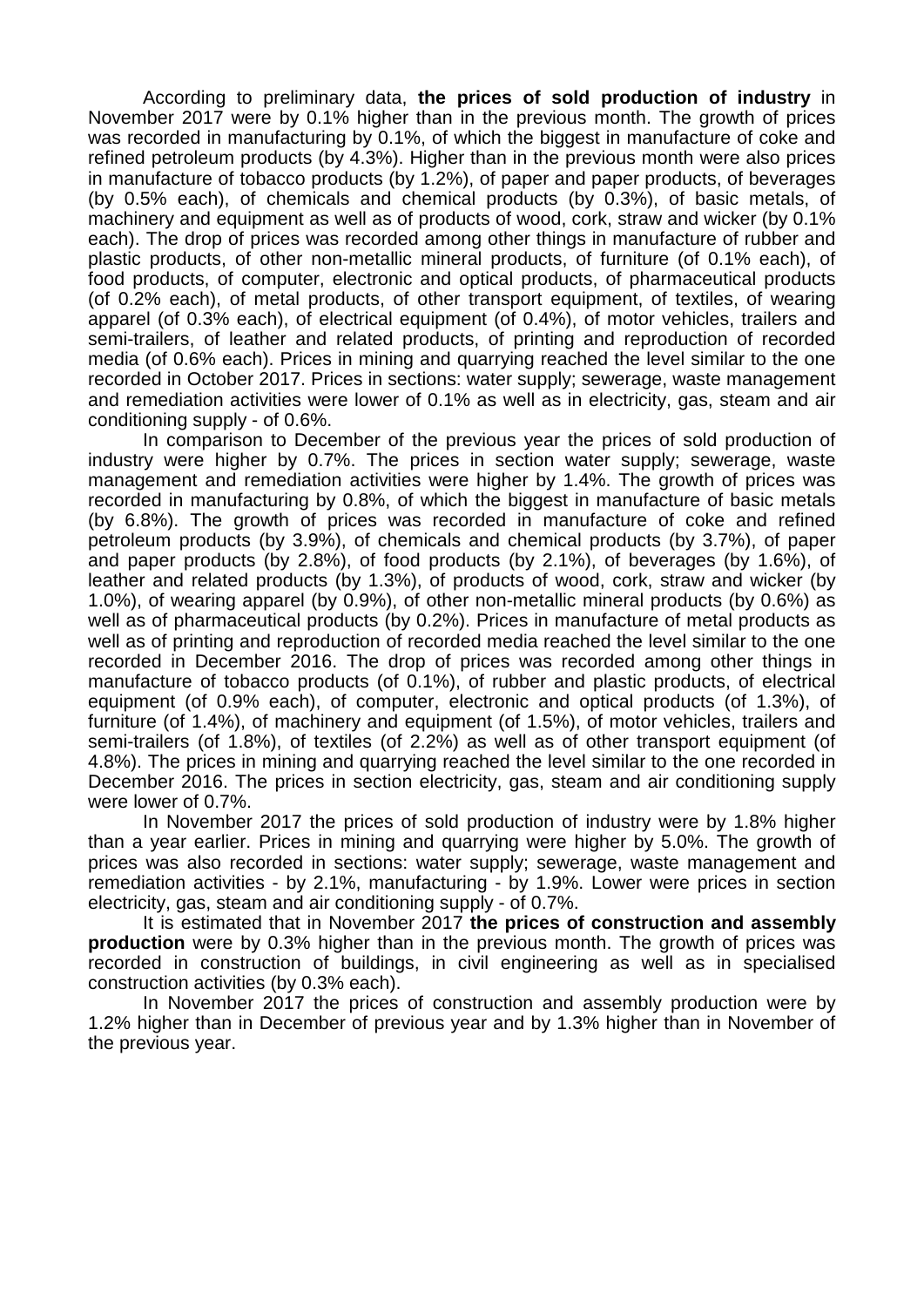